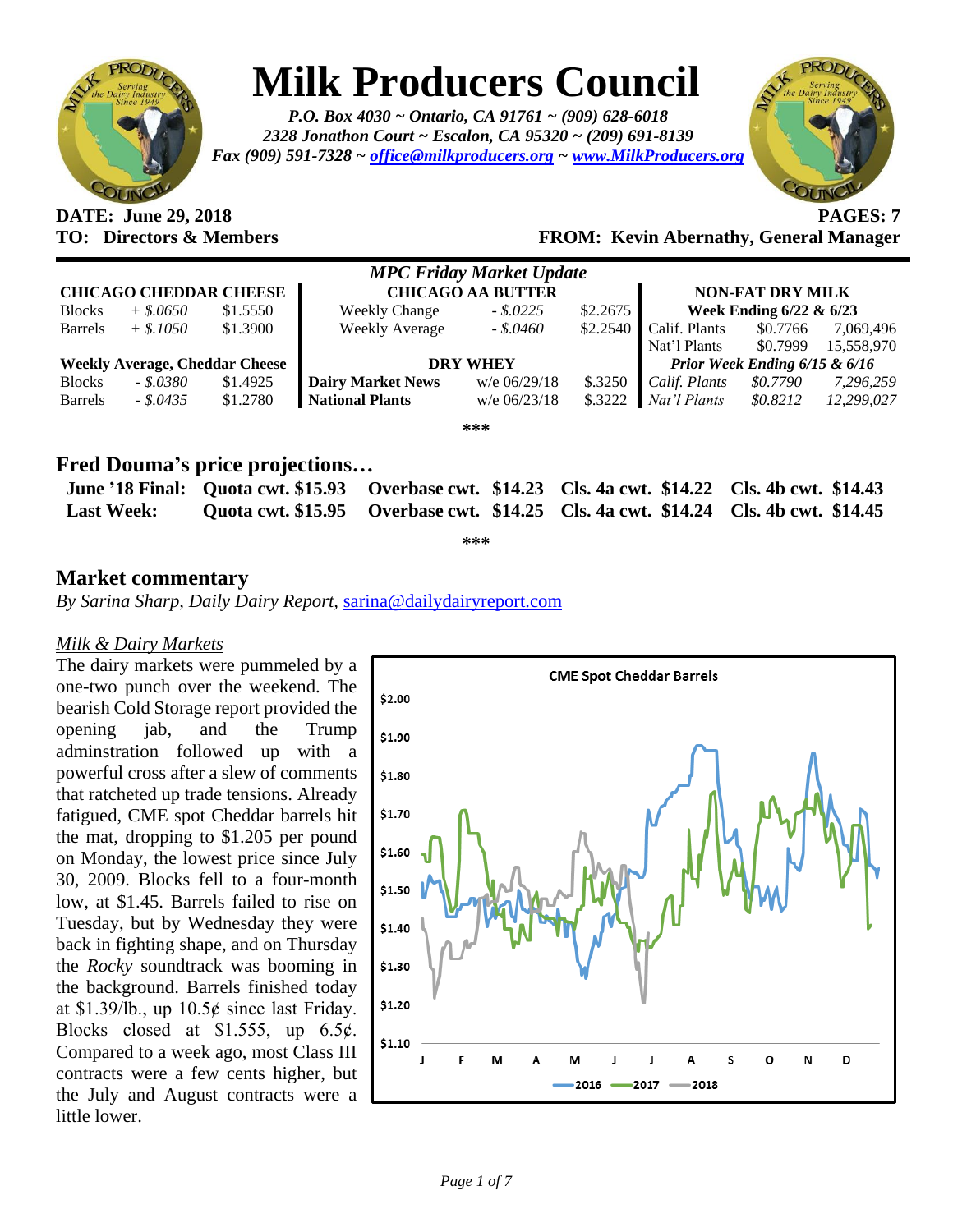The early week rout was psychologically devastating for dairy producers who were already reeling from months of poor margins. Although the cheese markets managed to finish higher, the very low cheese prices from earlier this week will be factored into the monthly averages that determine producers' milk checks. And the financial recovery that seemed to be so close at hand suddenly seems much further out of reach. Herd dispersals continue and slaughter volumes remain elevated. Through mid-June, dairy slaughter is 4.8% ahead of the 2017 pace.

This week's comeback notwithstanding, the cheese markets have reason to remain on the defensive. Stocks are record large, milk has been plentiful, and domestic demand has turned sluggish. Barrels



abound; traders exchanged 88 loads at the CME last week and another 80 loads this week. Furthermore, *Dairy Market News* reports that "some overseas customers are cancelling their contractual orders" due to trade disputes. If the U.S. and Mexico can't come to terms, the tariff on a variety of U.S. cheeses will jump to 20% or 25% at the end of next week. Europe is taking the opportunity to encroach in the U.S.'s top cheese market.

On the other hand, at these prices, U.S. cheese demand is likely to improve. Importers may be attracted by U.S. cheese values despite the uncertain trade outlook. Meanwhile, it has turned unbearably hot in much of the country, and temperatures are likely to remain well above normal for at least the next two weeks. It's unusually stifling in the United Kingdom and northern Europe as well. Heat stress is building, and milk supplies will start to tighten accordingly.



CME spot whey climbed a penny this week to  $40.75¢$  per pound. Whey stocks remain tight, but the export-dependent market is on high alert regarding trade prospects. Some foreign customers are putting orders on hold until tariff rates are certain. Exporters are looking for ways to negate the trade impact in the near-term, offering discounts to offset new border taxes and keep product moving. Some cheese exporters are enacting similar measures to preserve sales to long-standing customers in Mexico. In the short run, U.S. dairy product merchants will absorb these cost. In the long run,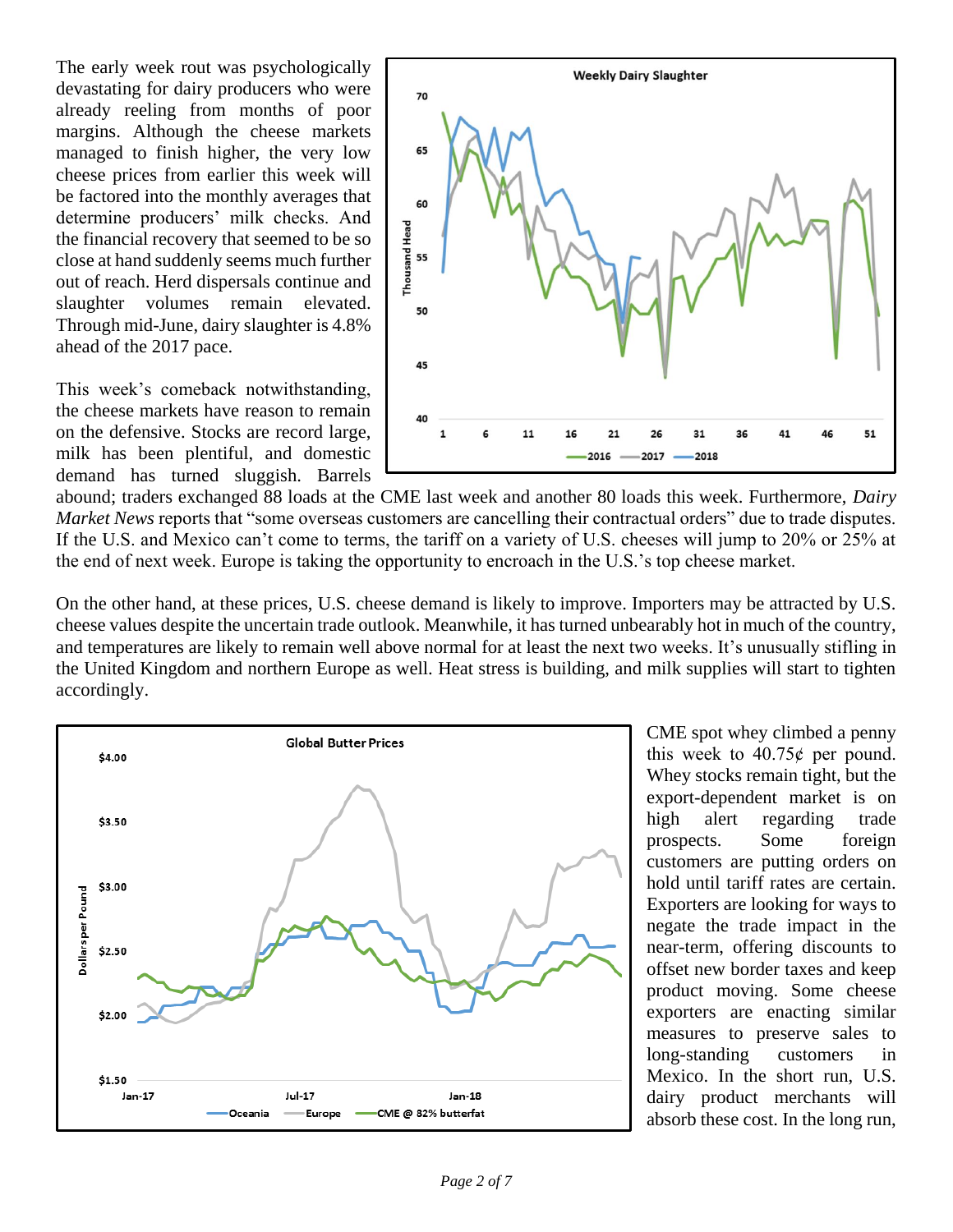they will be borne by foreign consumers and U.S. dairy producers.

The Class IV markets retreated. Spot butter closed at \$2.2675, down 2.25 $\phi$  from last Friday. The European butter markets have been on a decidedly upward track since Christmas, but they have slipped in each of the past three weeks. Demand for butter remains respectable, but not strong enough to slow the seasonal stock build.

CME spot nonfat dry mik (NDM) slipped 1.5 $\phi$  this week to 74.75 $\phi$ . Skim milk powder (SMP) futures have been falling on the European and New Zealand exchanges. India's Gujarat state government will provide a substantial subsidy on all of Amul's SMP exports over the next six months, which is expected to push 60,000 metric tons, or more than 132 million pounds, of SMP abroad. That volume represents about 10% of India's annual SMP output, and 60% of their typical annual surplus after domestic demand is satisfied. The European Commission is also trying to accelerate its milk powder sales. The Commission will go to twice-monthly tenders for SMP Intervention holdings, up from the current once-a-month offerings.

Fortunately, Chinese demand for SMP continues to impress. China is months behind on reporting its official trade data, but *Daily Dairy Report* calculations based on exports from China's major suppliers show continued yearover-year growth in nearly all dairy product categories through May.

#### *Grain Markets*

The feed markets continued to slide this week. The weather has been excellent and Chinese importers are clearly eschewing U.S. soybeans to increase their leverage in the trade war. July soybean futures settled at \$8.585 per bushel, down 36ȼ from last Friday. Soybean meal futures dropped \$6.30 to \$332.80 per ton. Nearby corn futures were \$3.5025, down 7¢.

The corn and soybean crops are in great shape, but the next two weeks promise to be very hot. This will not help the corn crop, which is entering its critical pollination stage. The weather will continue to have a huge impact on yield potential and on the feed markets.



Today, USDA issued its annual Acreage and quarterly Grain Stocks reports. Farmers planted 89.1 million acres of corn, which is 1.1 million more acres than they expected based on the March Planting Intentions survey. At 89.6 million acres, soybean acreage was up 575,000 acres from March intentions. After a wet spring, analysts had anticipated a larger increase in soybean acres and a smaller increase to corn acreage, so today's report was arguably bearish for corn. The quarterly stocks figures implied corn and soybean demand was higher than the same three-month period a year ago but a little lower than expectations. This too was bearish. But corn futures shook off the negative news and rallied today. Given the corn market's recent propensity to hold

steady or move lower in the face of bullish news, this reaction was a bit of a head-scratcher. If nothing else, it suggests that grain prices have gone low enough for now.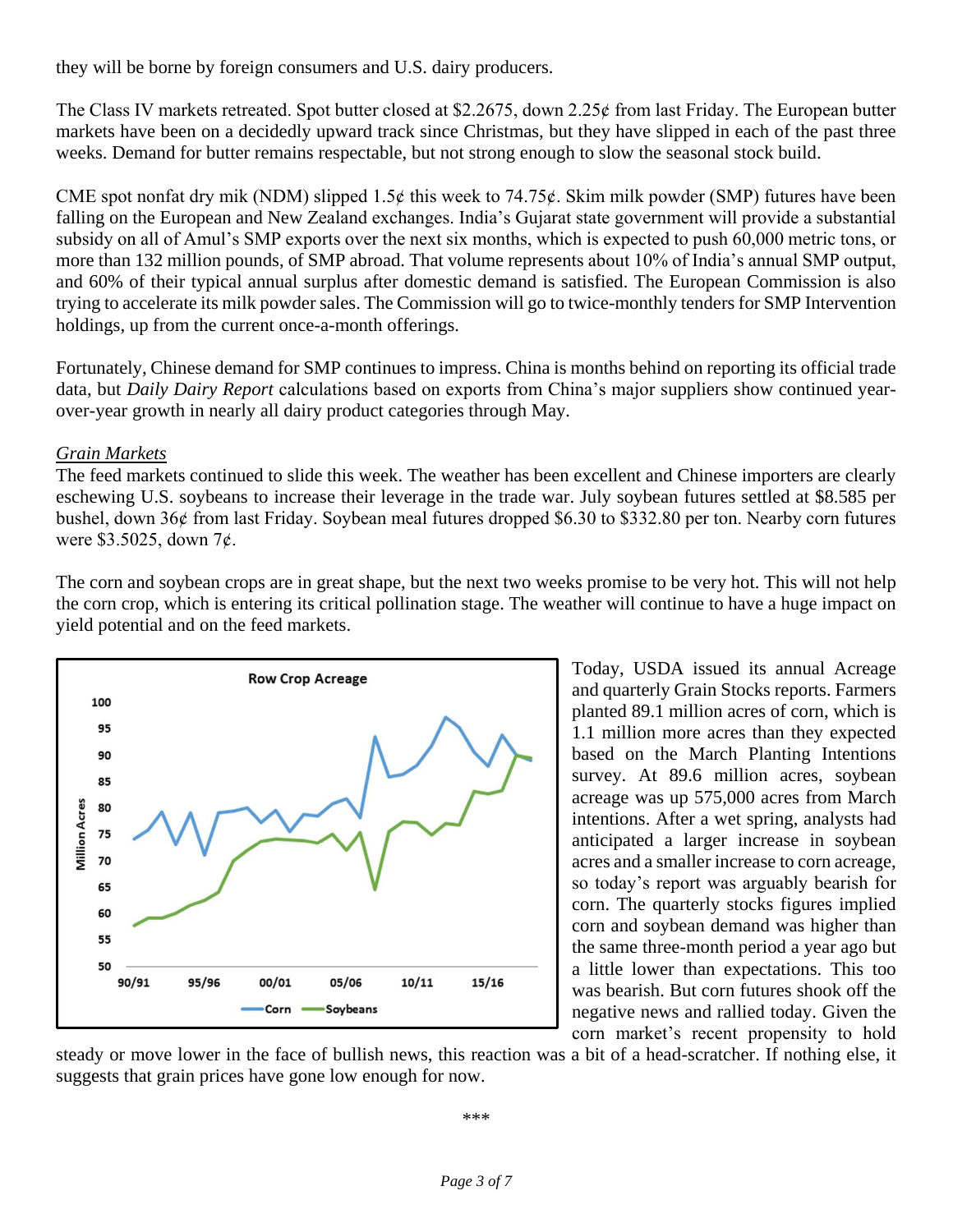## **Senate passes Farm Bill and other related thoughts**

*By Geoff Vanden Heuvel, Director of Regulatory and Economic Affairs*

By a vote of 86 to 11, the U.S. Senate passed its version of the 2018 Farm Bill yesterday. The House passed its version by a vote of 213 to 211 last Thursday. A conference committee of House and Senate members will now meet to reconcile the differences between these two bills and produce one bill that will be considered by both chambers. While there are significant policy differences between the two bills related to food stamps, the dairy title has been remarkably free from the kind of acrimony that Farm Bill dairy policy has attracted in nearly all of the Farm Bills passed over the last 40 years.

So, what is in this Farm Bill for dairy? First off, a name change for the Margin Protection Program. The House wants to call it the Dairy Risk Management Program and the Senate wants to call it the Dairy Risk Coverage program. Who cares, right?

Next comes tweaks to the premium structure for the program. The House wants to make the premiums cheaper for the first five million pounds and raise the buy-up coverage level to a \$9 margin of income over feed cost level. The House leaves the premiums for coverage over 5 million pounds of production per year as they are currently. The Senate not only wants to make premiums cheaper for the first 5 million pounds and raise the coverage level to a \$9 margin, they also want to raise the premiums for the over 5-million-pound coverage levels.

Then to underscore that this program is really only viable for the smaller producers, they want to discount by 50% the premiums due from producers with less than 2 million pounds of annual production with a 25% discount for producers with 2 -10 million pounds of annual production. The one bone that is tossed to larger producers is that the catastrophic coverage level is raised in the Senate bill to a \$5 margin from the current \$4.

What this means is that if the income over feed margin gets under \$5 the program begins to pay, but to make it fit in the budget box, the catastrophic coverage payment will only cover 40% of your production instead of 90% of your production which is what it is now with the \$4 kick-in level. It is still an improvement; 40% of a \$5 margin is better coverage than 90% of a \$4 margin. But the bottom line is, in both the Senate and the House bills, the government's dairy safety net program is being blatantly re-designed as a small dairy only safety net program with mid-sized and large dairies left to fend for themselves.

There is one other thing in the farm bill worth noting. The Class I price formula is being changed in both of these bills. Currently the Class I formula uses the **higher of** either the Class III cheese/whey value or the Class IV butter/powder value to determine the base price every month for determining Class I price levels. The processors have complained for years that this "higher of" feature makes hedging Class I milk prices very difficult. Some time ago they approached the producers with the suggestion that instead of using the "higher of," the Class I formula would use the **average** of those two values. The producers expressed a willingness to consider this if the processors would support raising the Class I price level to offset the loss of the "higher of" feature. It was determined that since the implementation of the "higher of" formula in 2000 this feature added an average of \$0.74 to the Class I price. The processors are willing to support raising the Class I price by \$0.74 in exchange for changing the "higher of" to the average and both the Senate and the House Farm Bills order USDA to make this change in the Federal Order Milk Pricing formulas.

My thoughts: The dairy industry has changed a lot in the past 5 years. When the 2014 Farm Bill was passed, the big fight was over the supply management feature of National Milk Producers Federation's (NMPF) Foundation for the Future program. While modest, the Margin Protection Program that was ultimately adopted originally included a supply management feature that would kick-in when margin payments were being paid. House Speaker John Boehner in particular hated this concept and personally saw to it that it was removed from the final bill. Well that was then and this is now. In retrospect, the supply management component would not have worked. Because premiums were required and not many payments were made, people are complaining that the Margin Protection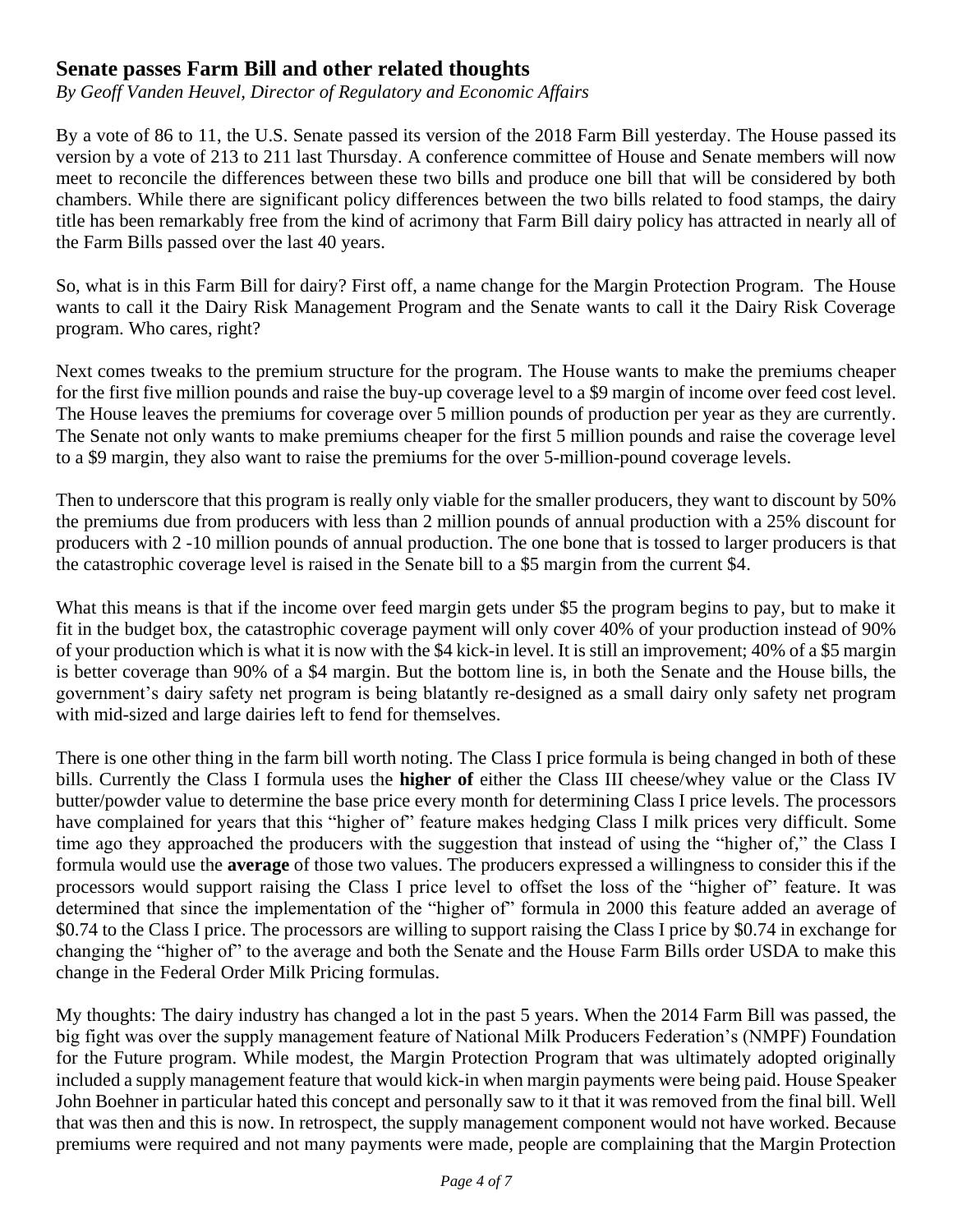Program is not valuable. So, Congress is in the process of making the program really valuable, but only to small farmers. Now there is a very logical reason for this. Politicians respond to their constituents and in dairy policy the politicians who have the most influence over the dairy title in the Farm Bill come from regions of the country that have seen the biggest change in the economic condition of their local dairymen. The surge in milk production in the Northeast and the Upper Midwest over the past 5 years has dramatically cut the premiums these folks were enjoying, resulting in a significant drop in mailbox prices and a corresponding cost/price squeeze on the local dairy industry, which translates into pressure on their elected officials.

But what else is going on that makes me say that supply management would not have worked? It's the market. When you are dependent on exports to move 18% of your production, then world prices for dairy products play a huge role in what we get paid for our milk. Canada only maintains their supply management program by spending massive amounts of political capital maintaining very high tariffs to keep out competing dairy products from the rest of the world. That won't work in the U.S. Modest national supply management programs like what was proposed in Foundation for the Future would not be enough to alter the supply/demand situation in the world, which is what you would have to do to have the supply management program have any effect on milk prices. So, like it or not, I don't think a national supply management program is viable.

Which leads me to another observation: We have witnessed for some time a huge gap between block and barrel cheese prices. The question that raises in my mind is how can barrel cheese manufacturers afford to sell their barrel cheese at that kind of a discount. My conclusion is that the only way they afford to do that is because those barrels were made with surplus milk they bought at a big discount. Having a lot of surplus milk sloshing around the upper Midwest and Northeast is not a good thing for those producers, but it's not good for the rest of us either because that milk gets turned into something, maybe barrel cheese and gets dumped on the CME where it is sold cheap and then undermines the price for all the other cheese and consequently undermines the milk prices producers everywhere get paid. While it is dairy farmers who are making the milk in these areas, there is a severe shortage of manufacturing capacity in those areas and building more is difficult economically because the make allowance for the cheese and to some extent powder has not been updated in many years and is now significantly lower than the actual cost to make bulk cheese and powder in this country.

Let me readily admit that I spent most of my career opposing generous make allowances in California, but that was because California operated a State Order and increases in the California make allowance lowered California producer prices, but not the milk prices of our competition in the rest of the country who were in the Federal Milk Marketing Order (FMMO) system. With California joining the FMMO system, changes to the FMMO make allowances will not disadvantage us relative to the rest of the country. And within reason, increased make allowances should incentivize the expansion of plant capacity in places where there is extra milk. This should, in time, alleviate some of the massive surpluses that are undermining our milk price now. As producers we really do need a healthy processing sector and some modest changes to the FMMO make allowances are part of the answer to shoring them up.

In the meantime, we are in a pretty volatile situation. We have a trade war brewing that we are powerless to control, which is creating havoc on both our milk pricing side and our feed cost side. We literally are pawns in a chess game being played by others. The Farm Bill will be of limited value to most of the larger dairy producers in the country. It could have been a big negative if payment limits on crop insurance subsidies were passed as some Senators were proposing. USDA's Risk Management Agency will be coming out soon with the Dairy Revenue – Insurance program that shows real promise as a risk management tool for all producers. But the bottom line is what it has always been for dairy farmers; you don't solve problems so much as you outlast them. You keep plugging away every day and eventually good things happen.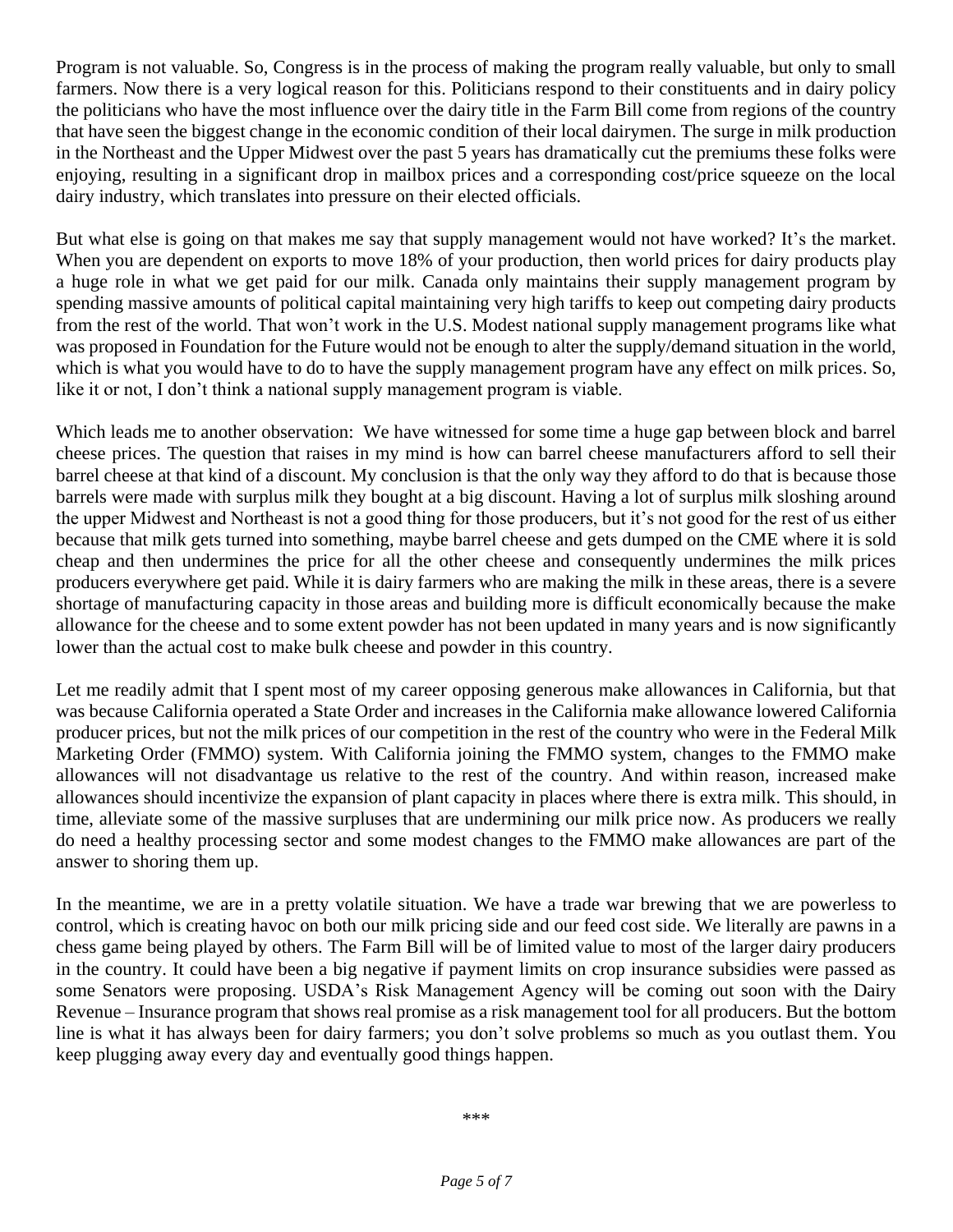### **Spotlight on technology: Automatic feed pusher offers efficiency, air quality benefits**

*By Catherine Machado, MPC Northern Central Valley Representative*

The modern California dairy farm continues to evolve through adaption and integration of new technologies, resulting in improved efficiencies throughout dairy operations. At Milk Producers Council, we like to take the opportunity to showcase new technologies to you, our members, because we know you are constantly looking for ways to be more productive on the farm, provide the best care for your animals, and be more efficient with your time and resources.

Today we spotlight the [Lely Juno,](https://www.lely.com/us/solutions/feeding/juno/) an automatic feed pusher gaining attention and interest throughout the dairy community. According to Lely, the goal of the Juno is to "ensure there is always clean feed for each individual cow, resulting in a positive effect on animal health, fertility, production and your financial results."

In addition to this technology benefitting an individual dairy farmer, it also has a positive effect on local air quality by replacing diesel powered tractors typically used to push-up feed with an electric charging system. According to Lely, the Juno uses no more than 1 kilowatt per day based on the experience of their users.



*The Lely Juno automatic feed pusher on E.J. de Jong's dairy in Hanford, California.*

Lely recently teamed-up with MPC member E.J. de Jong, owner of Wreden Ranch in Hanford, and Avila Dairy Equipment to host a demonstration of the Juno feed pusher. We encourage anyone interested in the automatic feed pusher technology to contact me or Avila Dairy Equipment to schedule a visit to Wreden Ranch to see the Juno in action (contact information below).



*From L to R: Richard Avila (Avila Dairy Equipment), Kevin Abernathy (MPC), Aaron Tarango (Air District), E.J. de Jong (Wreden Ranch) and Helge Cromann (Royal Danish Embassy) discuss the automatic feed pusher.*

Earlier this month, members of the San Joaquin Valley Air Pollution Control District (Air District) and members of the Royal Danish Embassy toured de Jong's dairy to learn more about the automatic feed pusher. See video of the Juno automatic feed pusher on the Wreden Ranch [here.](https://www.youtube.com/watch?v=tUb4csKfuzg)

Through the Air District's Electric Dairy Feed Mixing Pilot Program, producers are eligible to receive incentive funding for incorporating technology such as the Lely Juno on their dairies. Due to the complexity of the incentive funding application, I encourage producers to contact me or MPC General Manger Kevin Abernathy for assistance in applying for the program.

The ingenuity, leadership and innovative